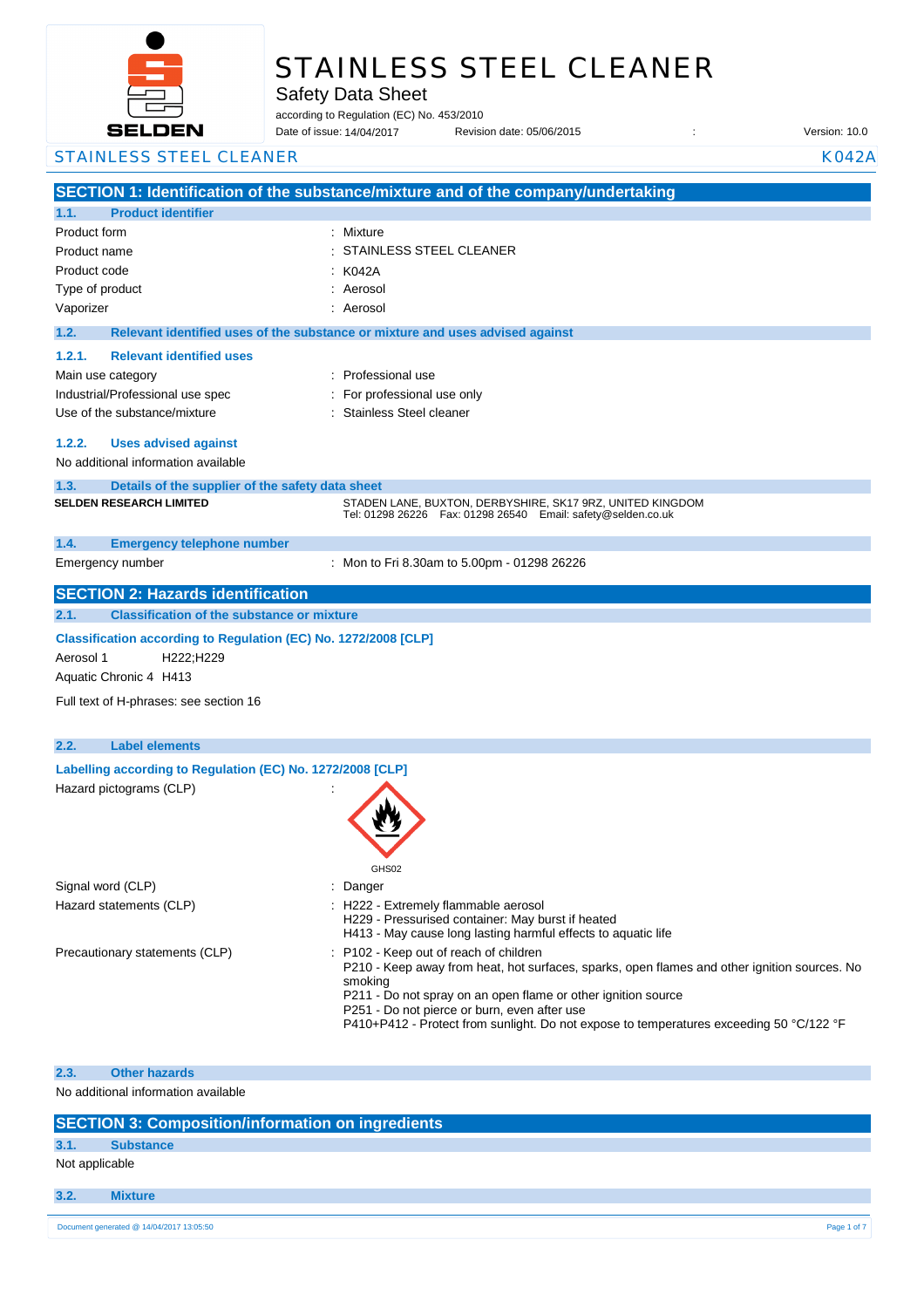according to Regulation (EC) No. 453/2010

| <b>Name</b>                                                                                                                                                                                                                                                                                                                                                                                                  | <b>Product identifier</b>                                                   | $\frac{9}{6}$ | <b>Classification according to</b><br>Directive 67/548/EEC | <b>Classification according to</b><br><b>Regulation (EC) No.</b><br>1272/2008 [CLP] |
|--------------------------------------------------------------------------------------------------------------------------------------------------------------------------------------------------------------------------------------------------------------------------------------------------------------------------------------------------------------------------------------------------------------|-----------------------------------------------------------------------------|---------------|------------------------------------------------------------|-------------------------------------------------------------------------------------|
| Hydrocarbons, C10-12, isoalkanes, <2%<br>aromatics                                                                                                                                                                                                                                                                                                                                                           | (CAS No) 90622-57-4<br>(EC no) 923-037-2<br>(REACH-no) 01-<br>2119471991-29 | $30 - 60$     | Xn; R65<br>R66<br><b>R53</b>                               | Asp. Tox. 1, H304<br>Aquatic Chronic 4, H413                                        |
| butane<br>substance with national workplace exposure<br>$limit(s)$ (DK, GB, IE)                                                                                                                                                                                                                                                                                                                              | (CAS No) 106-97-8<br>(EC no) 203-448-7<br>(EC index no) 601-004-00-0        | $5 - 15$      | $F +: R12$                                                 | Flam. Gas 1, H220<br>Press, Gas                                                     |
| Distillates (petroleum), hydrotreated light,<br>Kerosine - unspecified, [A complex<br>combination of hydrocarbons obtained by<br>treating a petroleum fraction with<br>hydrogen in the presence of a catalyst. It<br>consists of hydrocarbons having carbon<br>numbers predominantly in the range of C9<br>through C16 and boiling in the range of<br>approximately 150 °C to 290 °C (302 °F<br>to 554 °F).] | (CAS No) 64742-47-8<br>(EC no) 265-149-8<br>(EC index no) 649-422-00-2      | $1 - 5$       | Xn; R65                                                    | Asp. Tox. 1, H304                                                                   |
| propane<br>substance with national workplace exposure<br>$limit(s)$ (DK, $IE$ )                                                                                                                                                                                                                                                                                                                              | (CAS No) 74-98-6<br>(EC no) 200-827-9<br>(EC index no) 601-003-00-5         | $1 - 5$       | $F +: R12$                                                 | Flam. Gas 1, H220                                                                   |

#### Full text of R- and H-phrases: see section 16

| <b>SECTION 4: First aid measures</b>                                |                                                                                                                                                                                                 |
|---------------------------------------------------------------------|-------------------------------------------------------------------------------------------------------------------------------------------------------------------------------------------------|
| <b>Description of first aid measures</b><br>4.1.                    |                                                                                                                                                                                                 |
| First-aid measures general                                          | : Get medical advice/attention if you feel unwell.                                                                                                                                              |
| First-aid measures after inhalation                                 | : Remove person to fresh air and keep comfortable for breathing.                                                                                                                                |
| First-aid measures after skin contact                               | : Wash with plenty of soap and water.                                                                                                                                                           |
| First-aid measures after eye contact                                | : IF IN EYES: Rinse cautiously with water for several minutes. Remove contact lenses, if present<br>and easy to do. Continue rinsing. If eye irritation persists: Get medical advice/attention. |
| First-aid measures after ingestion                                  | : Do NOT induce vomiting. Rinse mouth. Drink plenty of water. Get medical advice/attention.                                                                                                     |
| Most important symptoms and effects, both acute and delayed<br>4.2. |                                                                                                                                                                                                 |
| Symptoms/injuries                                                   | : Not expected to present a significant hazard under anticipated conditions of normal use.                                                                                                      |
| Symptoms/injuries after inhalation                                  | : May cause respiratory irritation.                                                                                                                                                             |
| Symptoms/injuries after skin contact                                | : Repeated exposure may cause skin dryness or cracking.                                                                                                                                         |
| Symptoms/injuries after eye contact                                 | : Causes eye irritation.                                                                                                                                                                        |
| Symptoms/injuries after ingestion                                   | : May cause a light irritation of the linings of the mouth, throat, and gastrointestinal tract.                                                                                                 |
| 4.3.                                                                | Indication of any immediate medical attention and special treatment needed                                                                                                                      |
| Treat symptomatically.                                              |                                                                                                                                                                                                 |

| <b>SECTION 5: Firefighting measures</b>                       |                                                          |
|---------------------------------------------------------------|----------------------------------------------------------|
| 5.1.<br><b>Extinguishing media</b>                            |                                                          |
| Suitable extinguishing media                                  | : Carbon dioxide. Dry powder. Foam.                      |
| 5.2.<br>Special hazards arising from the substance or mixture |                                                          |
| Fire hazard                                                   | : Extremely flammable aerosol.                           |
| Explosion hazard                                              | : Explosion risk in case of fire.                        |
| 5.3.<br><b>Advice for firefighters</b>                        |                                                          |
| Firefighting instructions                                     | : Use water spray or fog for cooling exposed containers. |
| <b>SECTION 6: Accidental release measures</b>                 |                                                          |

| 6.1.            | Personal precautions, protective equipment and emergency procedures |                                                  |  |  |
|-----------------|---------------------------------------------------------------------|--------------------------------------------------|--|--|
|                 | General measures                                                    | : Remove ignition sources.                       |  |  |
| 6.1.1.          | For non-emergency personnel                                         |                                                  |  |  |
|                 | Emergency procedures                                                | : Evacuate unnecessary personnel.                |  |  |
| 6.1.2.          | For emergency responders                                            |                                                  |  |  |
|                 | Protective equipment                                                | : Use personal protective equipment as required. |  |  |
| 6.2.            | <b>Environmental precautions</b>                                    |                                                  |  |  |
|                 | Avoid release to the environment.                                   |                                                  |  |  |
| 6.3.            | Methods and material for containment and cleaning up                |                                                  |  |  |
| For containment |                                                                     | Collect spillage.                                |  |  |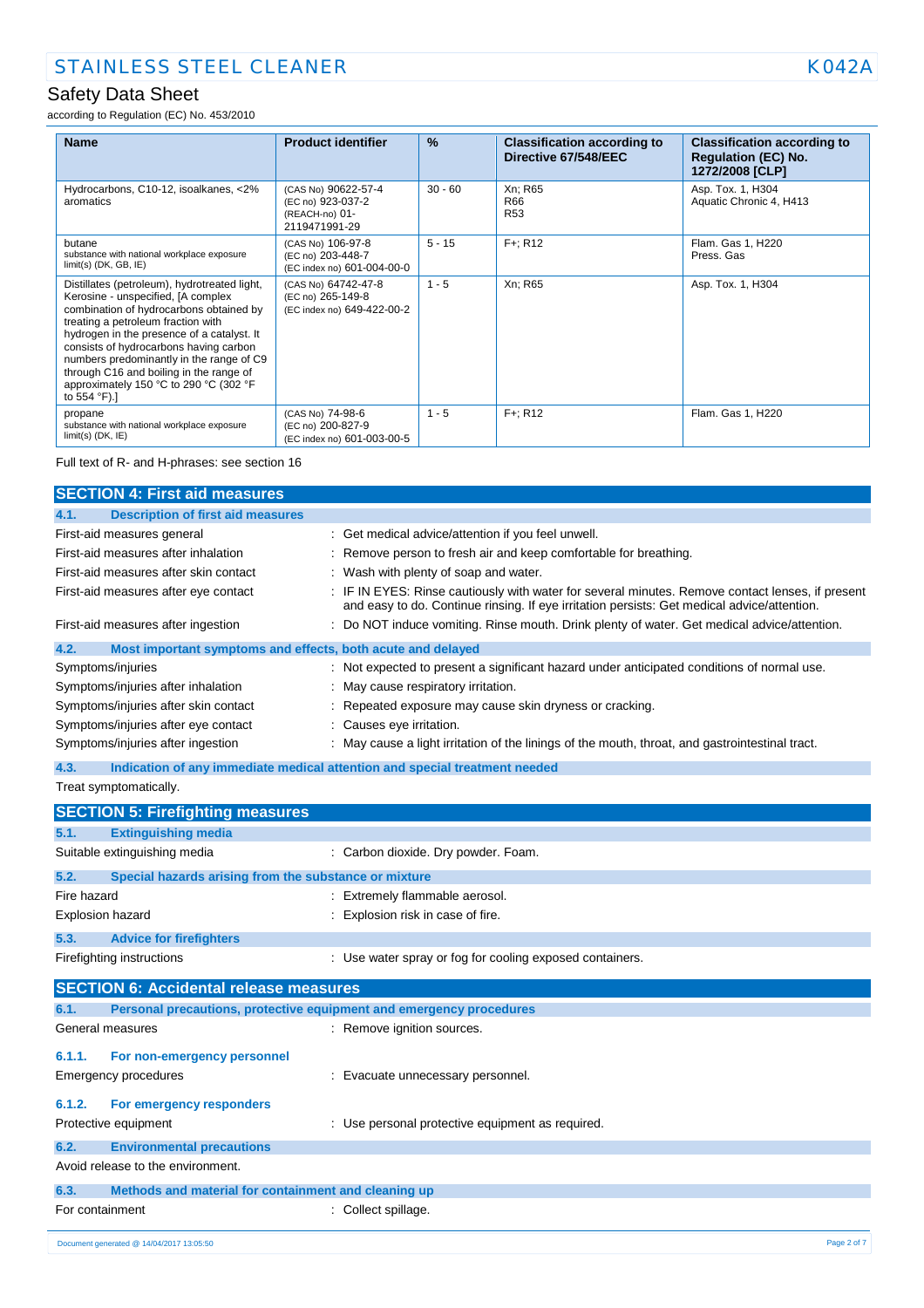## STAINLESS STEEL CLEANER KOALLER KOALLER KOALLER KOALLER KOALLER KOALLER KOALLER KOALLER KOALLER KOALLER KOALLE

#### Safety Data Sheet

according to Regulation (EC) No. 453/2010

Methods for cleaning up : Soak up spills with inert solids, such as clay or diatomaceous earth as soon as possible.

### **6.4. Reference to other sections**

For further information refer to section 8: "Exposure controls/personal protection". For further information refer to section 13.

| <b>SECTION 7: Handling and storage</b>                               |                                                                                                                    |
|----------------------------------------------------------------------|--------------------------------------------------------------------------------------------------------------------|
| <b>Precautions for safe handling</b><br>7.1.                         |                                                                                                                    |
| Additional hazards when processed                                    | : Pressurized container: Do not pierce or burn, even after use.                                                    |
| Precautions for safe handling                                        | : Do not spray on an open flame or other ignition source.                                                          |
| Hygiene measures                                                     | : Do not eat, drink or smoke when using this product.                                                              |
| 7.2.<br>Conditions for safe storage, including any incompatibilities |                                                                                                                    |
| <b>Technical measures</b>                                            | : Does not require any specific or particular technical measures.                                                  |
| Storage conditions                                                   | : Keep away from ignition sources. Protect from sunlight. Do not expose to temperatures<br>exceeding 50 °C/122 °F. |
| Incompatible products                                                | : Oxidizing agent. Strong acids. Strong bases.                                                                     |
| Incompatible materials                                               | : Direct sunlight. Heat sources. Sources of ignition.                                                              |
| Special rules on packaging                                           | : Keep only in original container.                                                                                 |

#### **7.3. Specific end use(s)**

No additional information available

#### **SECTION 8: Exposure controls/personal protection**

#### **8.1. Control parameters**

| propane (74-98-6) |                                               |                                                                             |  |  |
|-------------------|-----------------------------------------------|-----------------------------------------------------------------------------|--|--|
| Denmark           | Local name                                    | Propan                                                                      |  |  |
| Denmark           | Grænseværdie (langvarig) (mg/m <sup>3</sup> ) | 1800 mg/m <sup>3</sup>                                                      |  |  |
| Denmark           | Grænseværdie (langvarig) (ppm)                | 1000 ppm                                                                    |  |  |
| Ireland           | Local name                                    | Propane                                                                     |  |  |
| Ireland           | OEL (8 hours ref) (ppm)                       | 1000 ppm                                                                    |  |  |
| Ireland           | Notes (IE)                                    | Asphx                                                                       |  |  |
| butane (106-97-8) |                                               |                                                                             |  |  |
| Denmark           | Local name                                    | n-Butan                                                                     |  |  |
| Denmark           | Grænseværdie (langvarig) (mg/m <sup>3</sup> ) | 1200 mg/m <sup>3</sup>                                                      |  |  |
| Denmark           | Grænseværdie (langvarig) (ppm)                | 500 ppm                                                                     |  |  |
| Ireland           | Local name                                    | <b>Butane</b>                                                               |  |  |
| Ireland           | OEL (8 hours ref) (ppm)                       | 1000 ppm                                                                    |  |  |
| United Kingdom    | Local name                                    | <b>Butane</b>                                                               |  |  |
| United Kingdom    | WEL TWA (mg/m <sup>3</sup> )                  | 1450 mg/m <sup>3</sup>                                                      |  |  |
| United Kingdom    | WEL TWA (ppm)                                 | 600 ppm                                                                     |  |  |
| United Kingdom    | WEL STEL (mg/m <sup>3</sup> )                 | 1810 mg/m <sup>3</sup>                                                      |  |  |
| United Kingdom    | WEL STEL (ppm)                                | 750 ppm                                                                     |  |  |
| United Kingdom    | Remark (WEL)                                  | Carc, (only applies if Butane contains more than 0.1%<br>of buta-1,3-diene) |  |  |

| 8.2.<br><b>Exposure controls</b>  |                                                        |
|-----------------------------------|--------------------------------------------------------|
| Materials for protective clothing | : Not required for normal conditions of use            |
| Hand protection                   | : In case of repeated or prolonged contact wear gloves |
| Eye protection                    | : Not required for normal conditions of use            |
| Skin and body protection          | : Not required for normal conditions of use            |
| Respiratory protection            | : Not required for normal conditions of use            |

### **SECTION 9: Physical and chemical properties 9.1. Information on basic physical and chemical properties**

| : Liguid      |
|---------------|
| : Aerosol.    |
| : Colourless. |
| : odourless.  |
|               |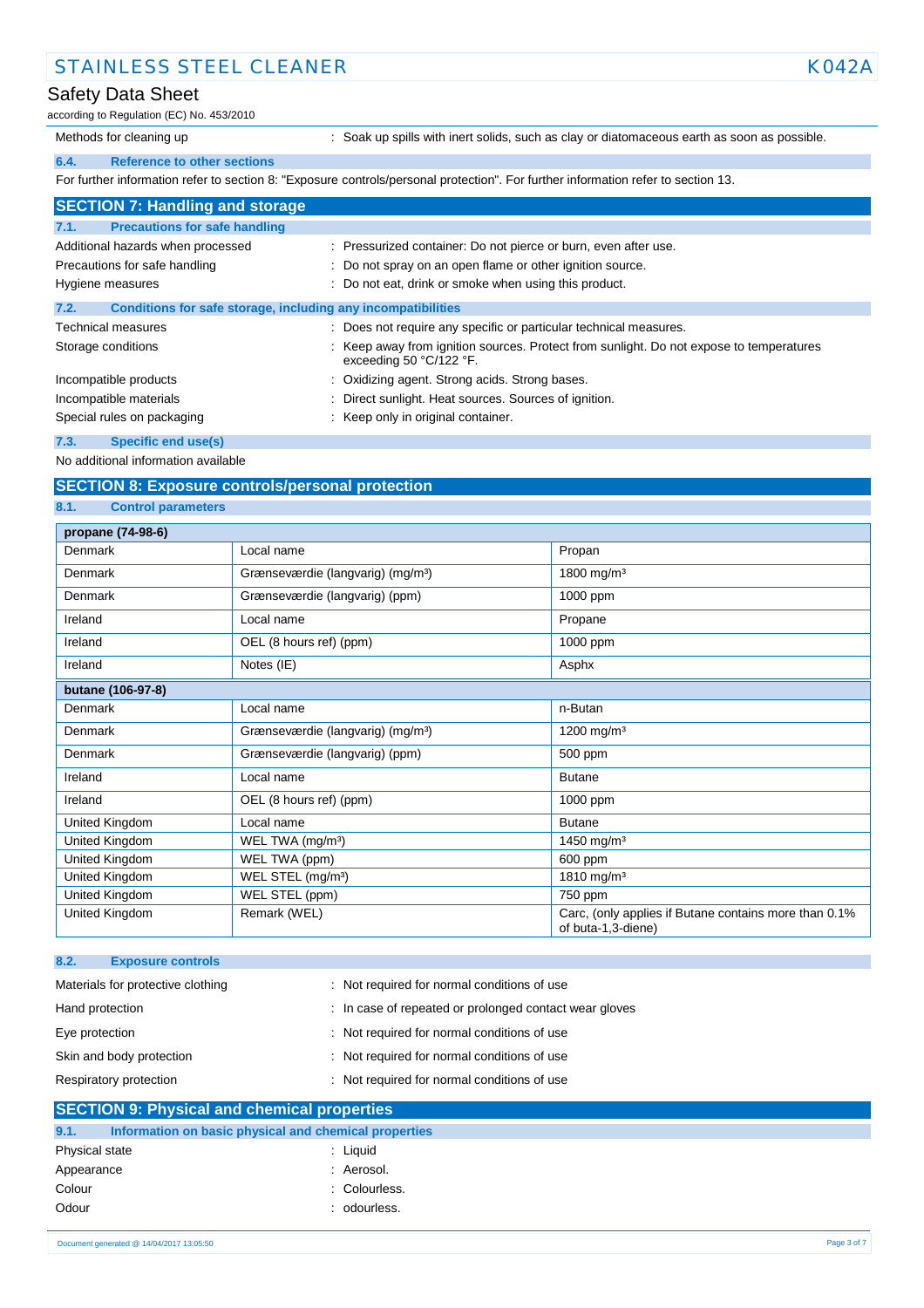# Safety Data Sheet

according to Regulation (EC) No. 453/2010

| Odour threshold                            | No data available |
|--------------------------------------------|-------------------|
| рH                                         | No data available |
| Relative evaporation rate (butylacetate=1) | No data available |
| Melting point                              | No data available |
| Freezing point                             | No data available |
| Boiling point                              | No data available |
| Flash point                                | No data available |
| Auto-ignition temperature                  | No data available |
| Decomposition temperature                  | No data available |
| Flammability (solid, gas)                  | No data available |
| Vapour pressure                            | No data available |
| Relative vapour density at 20 °C           | No data available |
| Relative density                           | 0.74              |
| Solubility                                 | No data available |
| Log Pow                                    | No data available |
| Viscosity, kinematic                       | No data available |
| Viscosity, dynamic                         | No data available |
| Explosive properties                       | No data available |
| Oxidising properties                       | No data available |
| Explosive limits                           | No data available |

#### **9.2. Other information**

No additional information available

|       | <b>SECTION 10: Stability and reactivity</b> |
|-------|---------------------------------------------|
| 10.1. | <b>Reactivity</b>                           |
|       | Pressurised container: May burst if heated. |
| 10.2. | <b>Chemical stability</b>                   |
|       | Stable under normal conditions.             |
| 10.3. | <b>Possibility of hazardous reactions</b>   |
|       | No additional information available         |
| 10.4. | <b>Conditions to avoid</b>                  |
|       | Direct sunlight. Heat. Open flame.          |
| 10.5. | <b>Incompatible materials</b>               |
|       | No additional information available         |
| 10.6. | <b>Hazardous decomposition products</b>     |
|       | No additional information available         |

| <b>SECTION 11: Toxicological information</b>          |                     |
|-------------------------------------------------------|---------------------|
| 11.1.<br>Information on toxicological effects         |                     |
| Acute toxicity                                        | : Not classified    |
| Skin corrosion/irritation                             | : Not classified    |
| Serious eye damage/irritation                         | : Not classified    |
| Respiratory or skin sensitisation                     | : Not classified    |
| Germ cell mutagenicity                                | : Not classified    |
| Carcinogenicity                                       | : Not classified    |
| Reproductive toxicity                                 | : Not classified    |
| Specific target organ toxicity (single exposure)      | : Not classified    |
| Specific target organ toxicity (repeated<br>exposure) | : Not classified    |
| Aspiration hazard                                     | Not classified<br>٠ |
| <b>FOOD SAFE STAINLESS STEEL POLISH</b>               |                     |
| Vaporizer                                             | Aerosol             |
|                                                       |                     |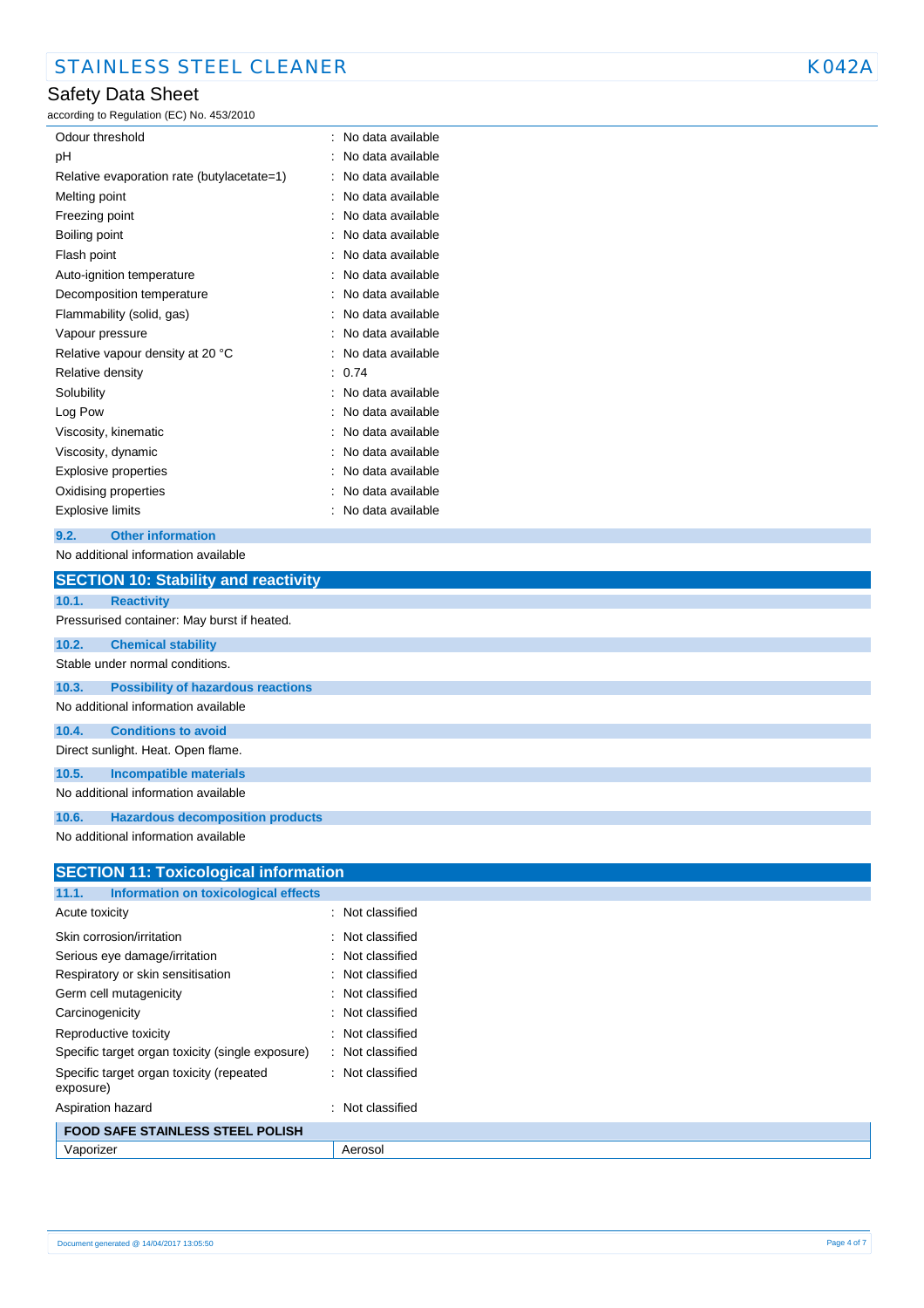# Safety Data Sheet

| according to Regulation (EC) No. 453/2010                               |                                          |  |
|-------------------------------------------------------------------------|------------------------------------------|--|
| <b>SECTION 12: Ecological information</b>                               |                                          |  |
| 12.1.<br><b>Toxicity</b>                                                |                                          |  |
| No additional information available                                     |                                          |  |
| 12.2.<br><b>Persistence and degradability</b>                           |                                          |  |
| No additional information available                                     |                                          |  |
| 12.3.<br><b>Bioaccumulative potential</b>                               |                                          |  |
| No additional information available                                     |                                          |  |
| 12.4.<br><b>Mobility in soil</b><br>No additional information available |                                          |  |
| 12.5.<br><b>Results of PBT and vPvB assessment</b>                      |                                          |  |
| No additional information available                                     |                                          |  |
| 12.6.<br><b>Other adverse effects</b>                                   |                                          |  |
| No additional information available                                     |                                          |  |
| <b>SECTION 13: Disposal considerations</b>                              |                                          |  |
| 13.1.<br><b>Waste treatment methods</b>                                 |                                          |  |
| Waste disposal recommendations                                          | : Do not pierce or burn, even after use. |  |
| <b>SECTION 14: Transport information</b>                                |                                          |  |
| In accordance with ADR / RID / IMDG / IATA / ADN                        |                                          |  |
| 14.1.<br><b>UN number</b>                                               |                                          |  |
| UN-No. (ADR)                                                            | : 1950                                   |  |
| UN-No. (IMDG)                                                           | 1950                                     |  |
| UN-No.(IATA)                                                            | : 1950                                   |  |
| 14.2.<br><b>UN proper shipping name</b>                                 |                                          |  |
| Proper Shipping Name (ADR)                                              | : AEROSOLS                               |  |
| Proper Shipping Name (IMDG)                                             | : AEROSOLS                               |  |
| Proper Shipping Name (IATA)                                             | : AEROSOLS, FLAMMABLE                    |  |
| Transport document description (ADR)                                    | : UN 1950 AEROSOLS, 2.1, (D)             |  |
| Transport document description (IMDG)                                   | : UN 1950 AEROSOLS, 2.1                  |  |
| 14.3.<br><b>Transport hazard class(es)</b><br><b>ADR</b>                |                                          |  |
| Transport hazard class(es) (ADR)                                        | $\therefore$ 2.1                         |  |
| Danger labels (ADR)                                                     | : 2.1                                    |  |
|                                                                         |                                          |  |
|                                                                         |                                          |  |
| <b>IMDG</b>                                                             |                                          |  |
| Transport hazard class(es) (IMDG)                                       | : 2.1                                    |  |
| Danger labels (IMDG)                                                    | : 2.1                                    |  |
|                                                                         |                                          |  |
|                                                                         |                                          |  |
| <b>IATA</b>                                                             |                                          |  |
| Transport hazard class(es) (IATA)                                       | : 2.1                                    |  |
| Hazard labels (IATA)                                                    | : 2.1                                    |  |
|                                                                         |                                          |  |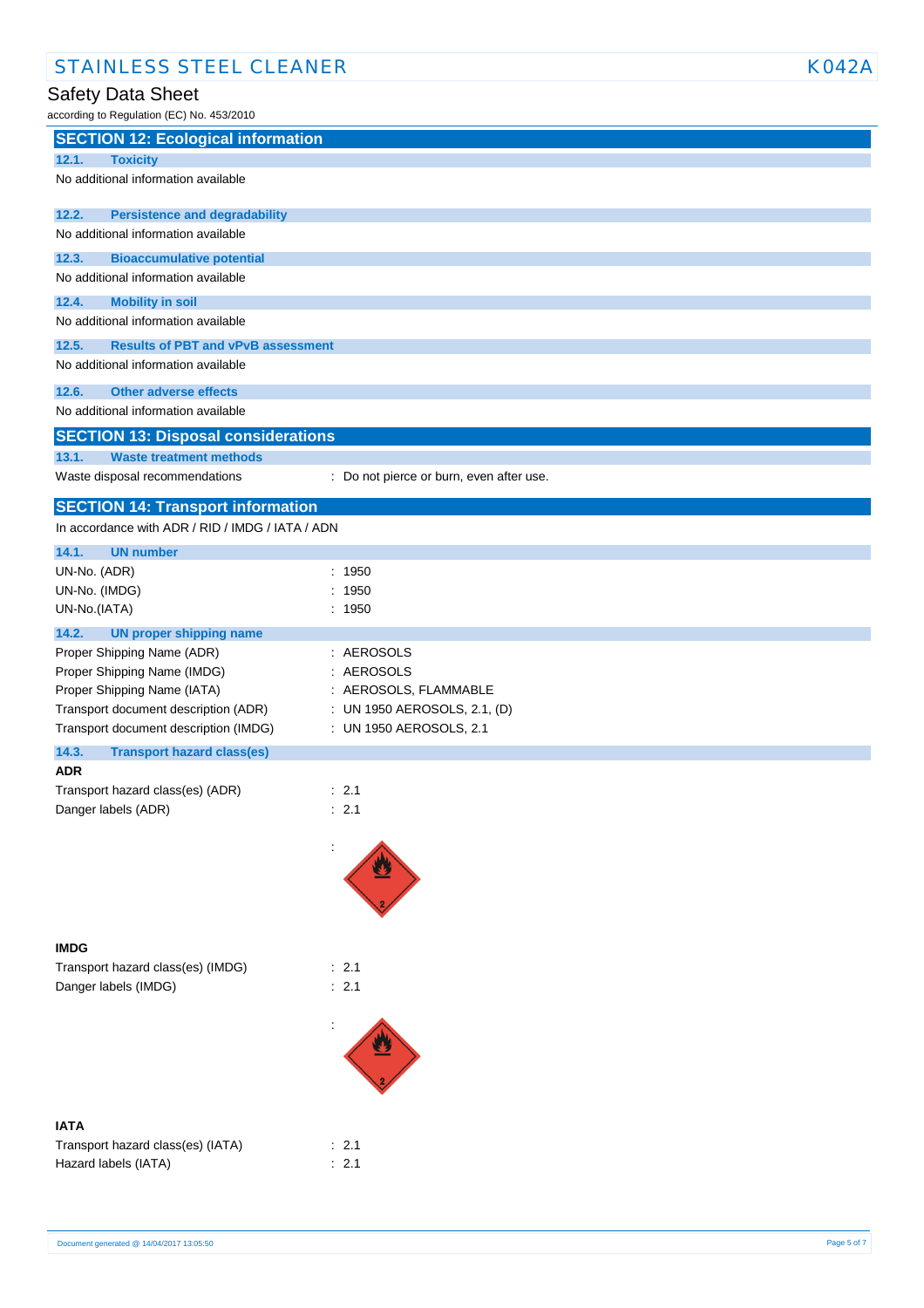# STAINLESS STEEL CLEANER KO42A

# Safety Data Sheet

according to Regulation (EC) No. 453/2010



:

| 14.4.<br><b>Packing group</b>                                              |                                          |
|----------------------------------------------------------------------------|------------------------------------------|
| Packing group (ADR)                                                        | : Not applicable                         |
| Packing group (IMDG)                                                       | Not applicable                           |
| Packing group (IATA)                                                       | : Not applicable                         |
| 14.5.<br><b>Environmental hazards</b>                                      |                                          |
| Dangerous for the environment                                              | : No                                     |
| Marine pollutant                                                           | : No                                     |
| Other information                                                          | : No supplementary information available |
|                                                                            |                                          |
| 14.6.<br><b>Special precautions for user</b>                               |                                          |
| - Overland transport                                                       |                                          |
| Classification code (ADR)                                                  | : 5F                                     |
| Special provisions (ADR)                                                   | : 190, 327, 344, 625                     |
| Limited quantities (ADR)                                                   | : 1L                                     |
| Excepted quantities (ADR)                                                  | $\mathbf{E}$ = $\mathbf{E}$              |
| Packing instructions (ADR)                                                 | : P207, LP02                             |
| Special packing provisions (ADR)                                           | : PP87, RR6, L2                          |
| Mixed packing provisions (ADR)                                             | : MP9                                    |
| Transport category (ADR)                                                   | $\therefore$ 2                           |
| Special provisions for carriage - Packages<br>(ADR)                        | : V14                                    |
| Special provisions for carriage - Loading,<br>unloading and handling (ADR) | : CV9, CV12                              |
| Special provisions for carriage - Operation<br>(ADR)                       | $\therefore$ S2                          |
| Tunnel restriction code (ADR)                                              | $\therefore$ D                           |
| - Transport by sea                                                         |                                          |
| Special provisions (IMDG)                                                  | : 63, 190, 277, 327, 344, 959            |
| Limited quantities (IMDG)                                                  | : SP277                                  |
| Excepted quantities (IMDG)                                                 | EO                                       |
| Packing instructions (IMDG)                                                | : P207, LP02                             |
| Special packing provisions (IMDG)                                          | : PP87, L2                               |
| EmS-No. (Fire)                                                             | : FD                                     |
| EmS-No. (Spillage)                                                         | $: S-U$                                  |
| Stowage category (IMDG)                                                    | : None                                   |
| - Air transport                                                            |                                          |
| PCA Excepted quantities (IATA)                                             | $\mathbf{E} \in \mathbb{R}$              |
| PCA Limited quantities (IATA)                                              | : Y203                                   |
| PCA limited quantity max net quantity (IATA)                               | : 30kgG                                  |
| PCA packing instructions (IATA)                                            | : 203                                    |
| PCA max net quantity (IATA)                                                | : 75kg                                   |
| CAO packing instructions (IATA)                                            | : 203                                    |
| CAO max net quantity (IATA)                                                | : 150kg                                  |
| Special provisions (IATA)                                                  | : A145, A167, A802                       |

**14.7. Transport in bulk according to Annex II of MARPOL 73/78 and the IBC Code**

ERG code (IATA) : 10L

IBC code : Not applicable.